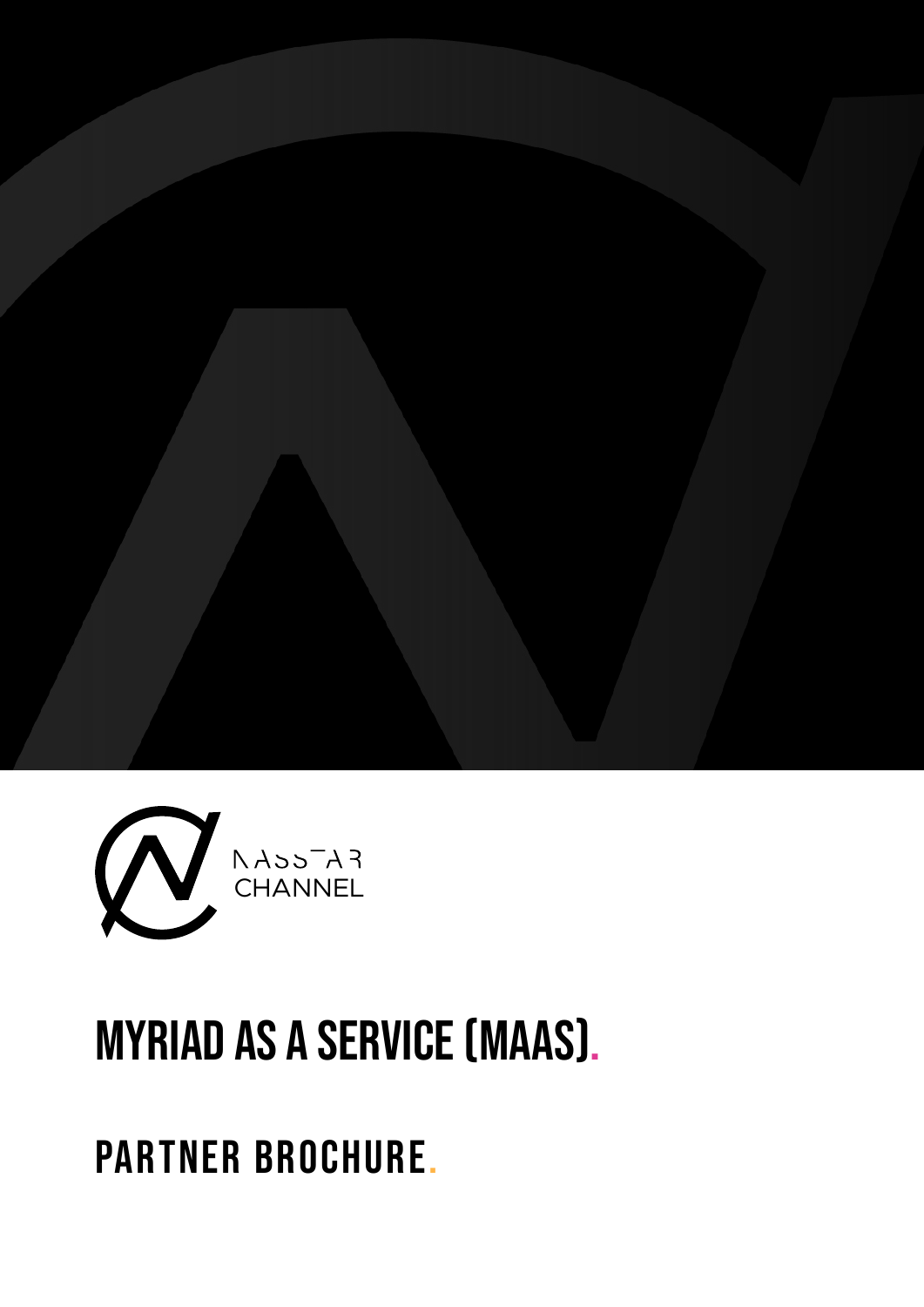

# **ADVANCED INBOUND CALL SERVICES, UP AND RUNNING IN MINUTES.**

# **INBOUND THE WAY IT SHOULD BE DONE.**

Customer service is a vital area to get right for a business. If the experience doesn't deliver on expectations, it can lead to dissatisfaction and lost revenue. Inbound calling is at the heart of many of your current and potential customers' operations and is a direct link to their customers.

Give your customers an advanced inbound solution that allows them to drive a robust and seamless customer service experience. MaaS offers no capital outlay, simple pay-as-youuse cost structures and competitive call rate packages. Our intuitive, white-labelled portal provides powerful management features that can have a service up and running instantly.

Add MaaS to your portfolio and offer a more agile inbound platform to meet the dynamic needs of your customers.

# **NOT JUST A SIMPLE CALL ROUTING ENGINE.**

Allow your customers to have complete control of their inbound services. Simple local and non-geographic number routing is nothing new; it's the advanced features MaaS offers that separates it from the competition.

Usually only found in high end on-premise solutions, the MaaS inbound platform offers a wealth of call features including:



**Simple call delivery**



**Conferencing**



**Data and timebased call delivery**



**Agent and skill set routing**

**Queuing**



**Call distribution options**



**Supplementary options such as missed call alerts and call whisper**

**Call delivery based on variable values**



**Recording**



**Multi-level IVR**



**Call delivery based on calling telephone number**



**Decision based call delivery**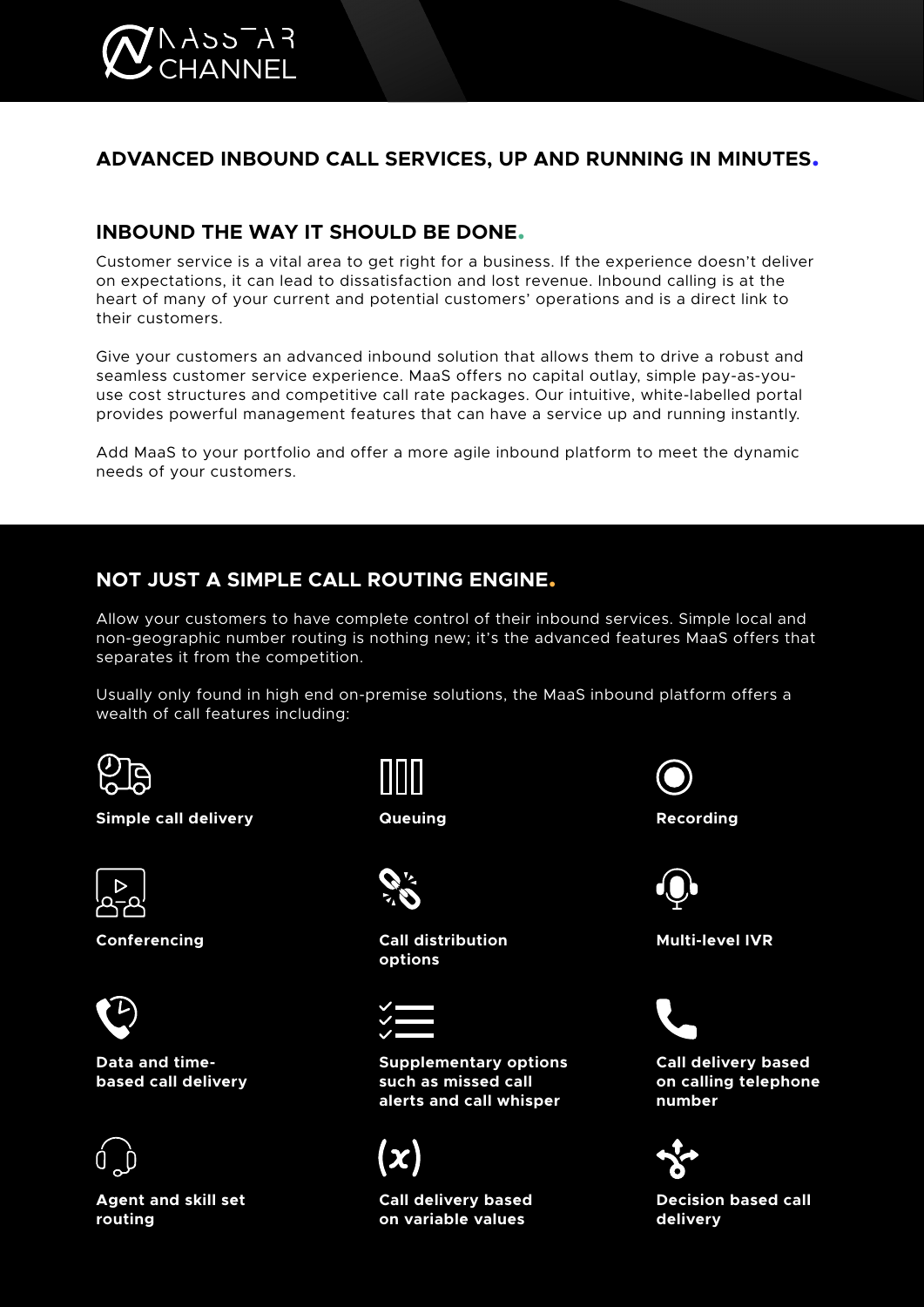Real-time view and management features are available to businesses of any size and budget. Add a market-leading, feature-rich inbound solution to your portfolio and deliver on your customers' contact needs.

# **IN-DEPTH REPORTING AND STATISTICS.**

Insight is the key to enhancing your customers' inbound call experience. An understanding of exactly what's happening with their services can be used to tailor MaaS specifically to their needs.

Use dynamic dashboards to see real-time views of calls by account or individual number. You and your customers can create multiple real-time views of key customer service metrics including:

- **T** Total calls and minutes
- **T** Today's calls by outcome
- **Performance of your top accounts (based** on minutes)
- Active call status
- Number of callers held in call queues and call handling metrics
- **Agent and skill set performance**

For more comprehensive and detailed call requirements, MaaS has a built-in reporting engine – Pulse. This powerful tool lets you and your customers analyse call data more efficiently, with over 20 different report options, on an ad hoc basis, daily, weekly, monthly or quarterly basis.

# **UP AND RUNNING IN MINUTES.**

Traditionally, setting up an inbound call platform was a lengthy and complex process. On-premise hardware installation, sourcing additional feature modules from multiple vendors, costly agent set up and training on unintuitive systems all combined to make it a difficult sell to your customers.

MaaS is a fully network-based platform, meaning no on-premise customer hardware is needed, reducing the time to implement significantly. Our service has been designed and built using industry-leading systems and software, and as a PaaS solution, MaaS is always on so you or your customers can manage customer contact plans in real-time.

# **LOW PROVISIONING AND RUNNING COSTS.**

There are usually a lot of associated costs when setting up and provisioning on-premise inbound call solutions. These complexities can make the proposition unattractive to your customers, either from the initial cost of the service or from the ongoing costs they are likely to incur.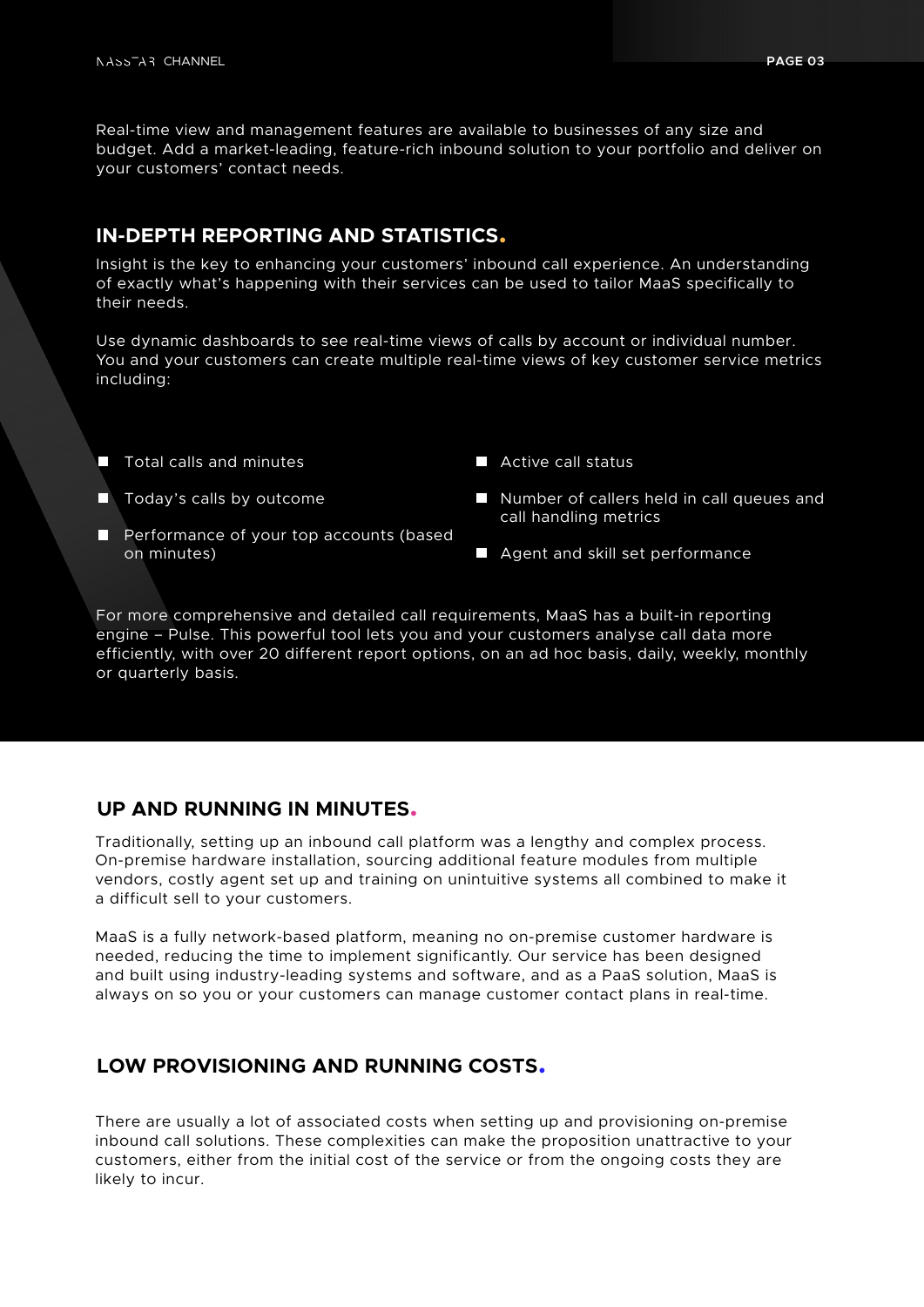MaaS eliminates a lot of these unnecessary costs, making the solution much easier to sell in:



We also offer a simple minute-based pricing structure to make inbound calling flexible and easy to budget for. MaaS is an easy sell to your customers as it effectively removes the barriers to sale, helping to grow your revenue.

# **FULLY FLEXIBLE WHITE-LABELLED PORTAL.**

It's one thing being able to offer your customers a host of inbound features, but a whole different prospect integrating them all into a single service that's intuitive and easy to use.

MaaS's powerful online portal has a nested hierarchy and can also be provided whitelabelled or fully branded to your customers' requirements. Use Service Builder to pick from a range of standard call flow templates or Service Designer for more bespoke call management needs. Service Designer allows you to drag and drop functional nodes to visually create call plans that are unique to your customers' businesses.

# **ACCESSIBLE FROM ANYWHERE, ON ANY DEVICE.**

Inbound calling solutions have historically been limited to fixed locations by the need for on-premise hardware. This can lead to inflexibility and inefficiencies when dealing with rapid changes in demand and call volumes.

The power of MaaS being a fully hosted service is that your customers no longer need to be tied by hardware restraints and can access the service anytime, from anywhere, on any device with an internet connection through the online portal. Give your customers instant and complete control over their call routing plans and call agents, exactly when they need to.

# **BUSINESS CONTINUITY BUILT IN.**

Customer contact points are the main link between businesses and their customers; therefore, it's vital that they are always operational. Downtime can lead to poor customer experience, lack of consumer confidence and potentially high financial losses.

As a network-based platform, MaaS contains no single point of failure and is both logically and geographically resilient. If your customer has a power outage at their main office, they can instantly redirect calls to another location to maintain business continuity. MaaS operates from two separate, highly secure national data centres, with a comprehensive range of physical and software redundancies in place.

Backed by our robust SLAs for our core inbound services with 99.9% availability, give your customers the confidence that their inbound call handling is in safe hands.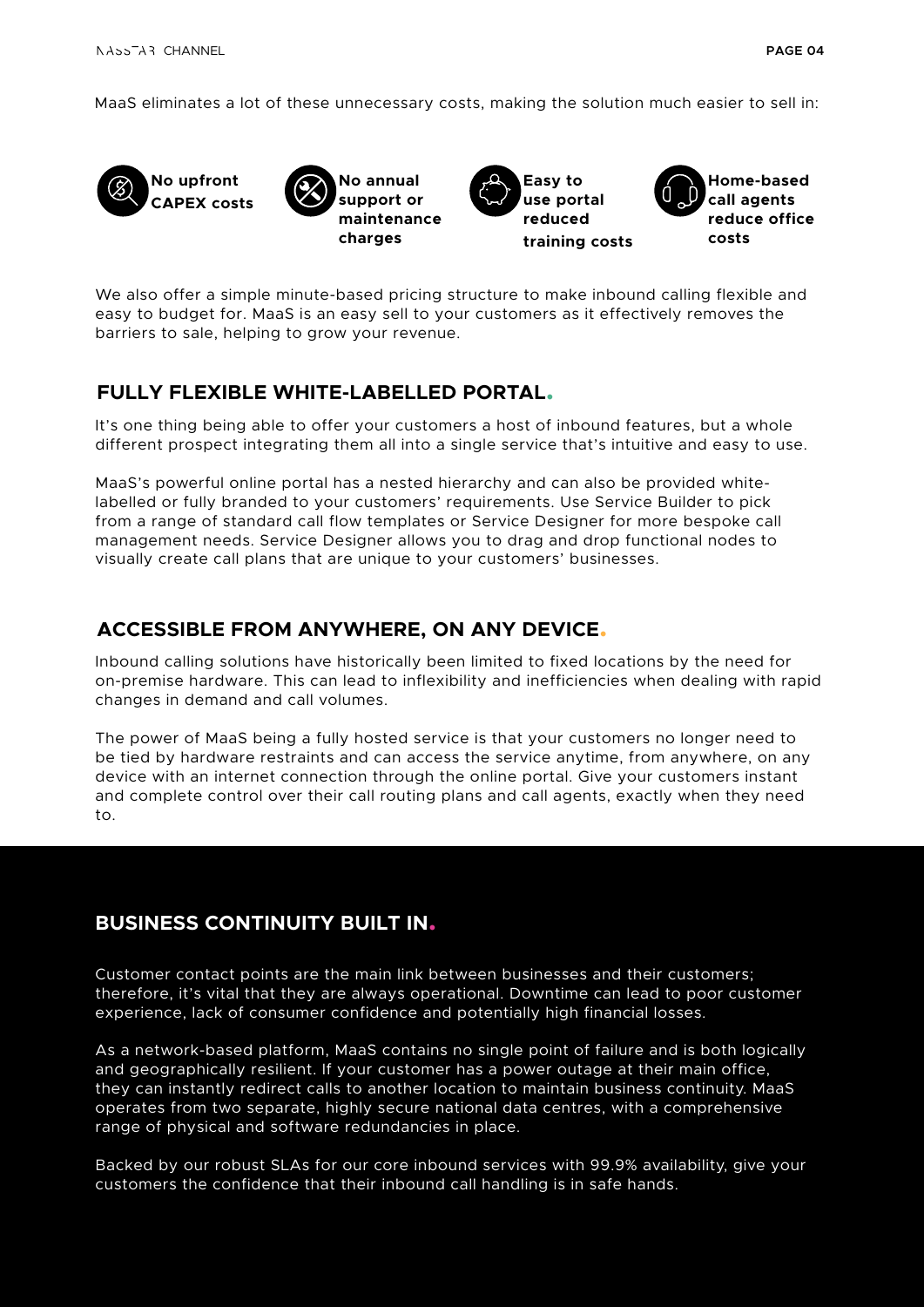# **OUR DIFFERENCE.**

#### **END-TO-END SERVICE FROM A SINGLE PROVIDER**

When resilience is one of the key benefits of a service, an inbound calling solution involving many different component parts and providers can cause a world of problems if things don't quite go to plan. Trying to resolve service issues in a timely manner can be a very frustrating experience for you, but could also damage your relationship with your customers – to them, you have ultimate responsibility for their service delivery.

We own and control every part of the MaaS platform and proactively monitor the service. Should you ned to raise a service issue, all it takes is a single phone call and we'll take care of it as quickly and effectively as possible, meaning less impact to your customers. We know that happier customers are loyal customers who are much less likely to churn and more likely to spend more with you.

#### **MARKET-LEADING FEATURES AND QUALITY OF SERVICE**

We know that MaaS isn't the only inbound call solution on the market, but it stands head and shoulders above the competition. Not only does it excel in base level call routing, but the breadth and depth of features delivered over a network-integrated platform makes it perfect for your customers' needs. MaaS is also being continuously developed with your feedback, enabling you to support your customers' contact requirements with business and market-relevant features and functionality.

MaaS has been the first-choice inbound call solution for advanced features in the UK for the best part of a decade. We've seen huge growth in user volume and call traffic in that time; a fact that speaks for itself. MaaS is the complete solution for inbound customer contact and management, and we've designed the service for you to sell as easily as possible – when MaaS offers you and your customers everything for inbound, there's no need to look anywhere else.

#### **INCLUDED FEATURES**

With MaaS, each of the following features can be combined to create bespoke inbound services that meet your customers' needs. From simple call routing to detailed call flows, advanced queuing systems, custom IVRs, call recording and voicemail, you can provide a service for any size of business.

We are constantly adding new functionality to our MaaS platform; please speak to your account manager for more details.

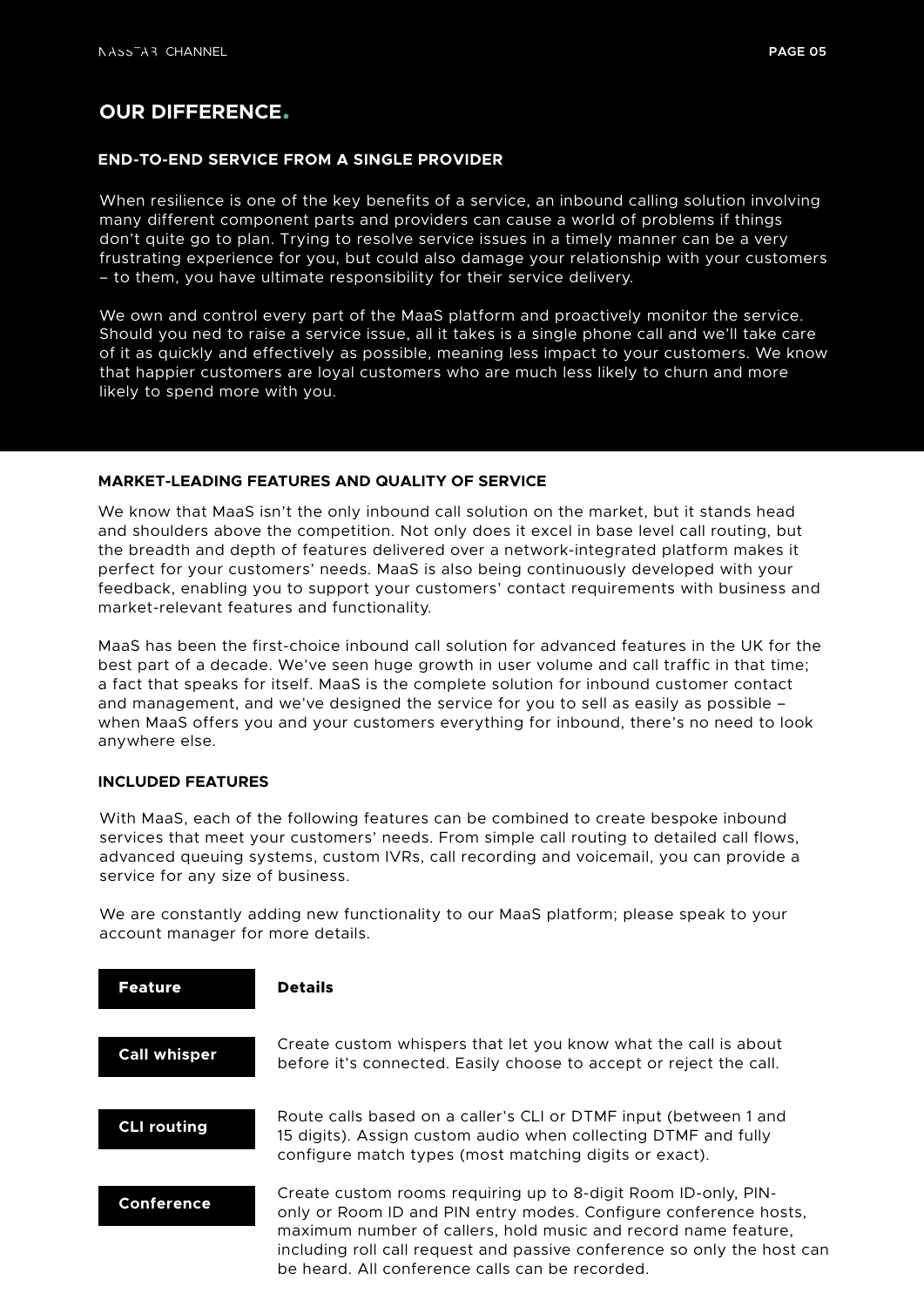| <b>Custom audio</b>                       | Upload custom audio files to the service, accessible by all features<br>that use them. Supports MP3, WMA and WAV file formats.                                                                                                                                                                                                                                   |
|-------------------------------------------|------------------------------------------------------------------------------------------------------------------------------------------------------------------------------------------------------------------------------------------------------------------------------------------------------------------------------------------------------------------|
| <b>Custom service</b><br>variables        | Custom service variables can be declared and used within the service<br>XML. These can then be used to assign values to any node property<br>value or branch NodelD. Manipulate the variables by the DTMF<br>Capture, Send Post and Set Variable nodes. The value of a custom<br>service variable can be evaluated using the IF node to change the call<br>flow. |
| <b>Data Tables</b>                        | When several call plans share common data the data table feature<br>set provides an efficient way to store and use it, enabling simpler call<br>plans and easier changes to common data.                                                                                                                                                                         |
| <b>DCA (Dynamic</b><br><b>Call Agent)</b> | Create unlimited skill sets for skill-based routing and assign agents<br>and priorities through a secure, responsive online portal (through<br>mobile, tablet or PC). Register downtime (report writing, comfort<br>breaks etc.) and add notes for comprehensive reporting.                                                                                      |
| <b>Deliver call</b>                       | Connect inbound calls to a destination number. Custom audio can be<br>used as a ring tone and the connected calls can be recorded.                                                                                                                                                                                                                               |
| <b>Distribution</b>                       | Control call flow based on distribution (Round Robin, Random,<br>Bounce and Percentage). Distribution evaluation can be configured<br>against a call or per service plan.                                                                                                                                                                                        |
| <b>DTMF capture</b>                       | Capture telephone keypad selections from the caller to determine the<br>next action in the call flow.                                                                                                                                                                                                                                                            |
| <b>Dynamic Audio</b>                      | Enables numbers and currencies to be played as audio messages.<br>Also enables alpha-numeric characters to be played individually e.g.<br>to read out a customers account code.                                                                                                                                                                                  |
| <b>Inbound fax</b>                        | Receive inbound faxes through the platform and have them delivered<br>in TIFF or PDF file formats by email (up to 10 email addresses) or API.<br>Custom email settings can be set for each fax feature (subject, body,<br>from etc.).                                                                                                                            |
| <b>Inbound service</b><br>number groups   | Group inbound service numbers and allow simultaneous activation via<br>an IVR, API or white label portal.                                                                                                                                                                                                                                                        |
| <b>IVR</b> menu                           | Create multilevel IVR systems and enable script logging to capture<br>key presses by the caller for reporting purposes.                                                                                                                                                                                                                                          |
| Max call length                           | Restrict the maximum length of a call to an inbound number.                                                                                                                                                                                                                                                                                                      |
| <b>Mid-call divert</b>                    | Dial out to a third party during a call and restrict by destination type<br>(landline, mobile etc.).                                                                                                                                                                                                                                                             |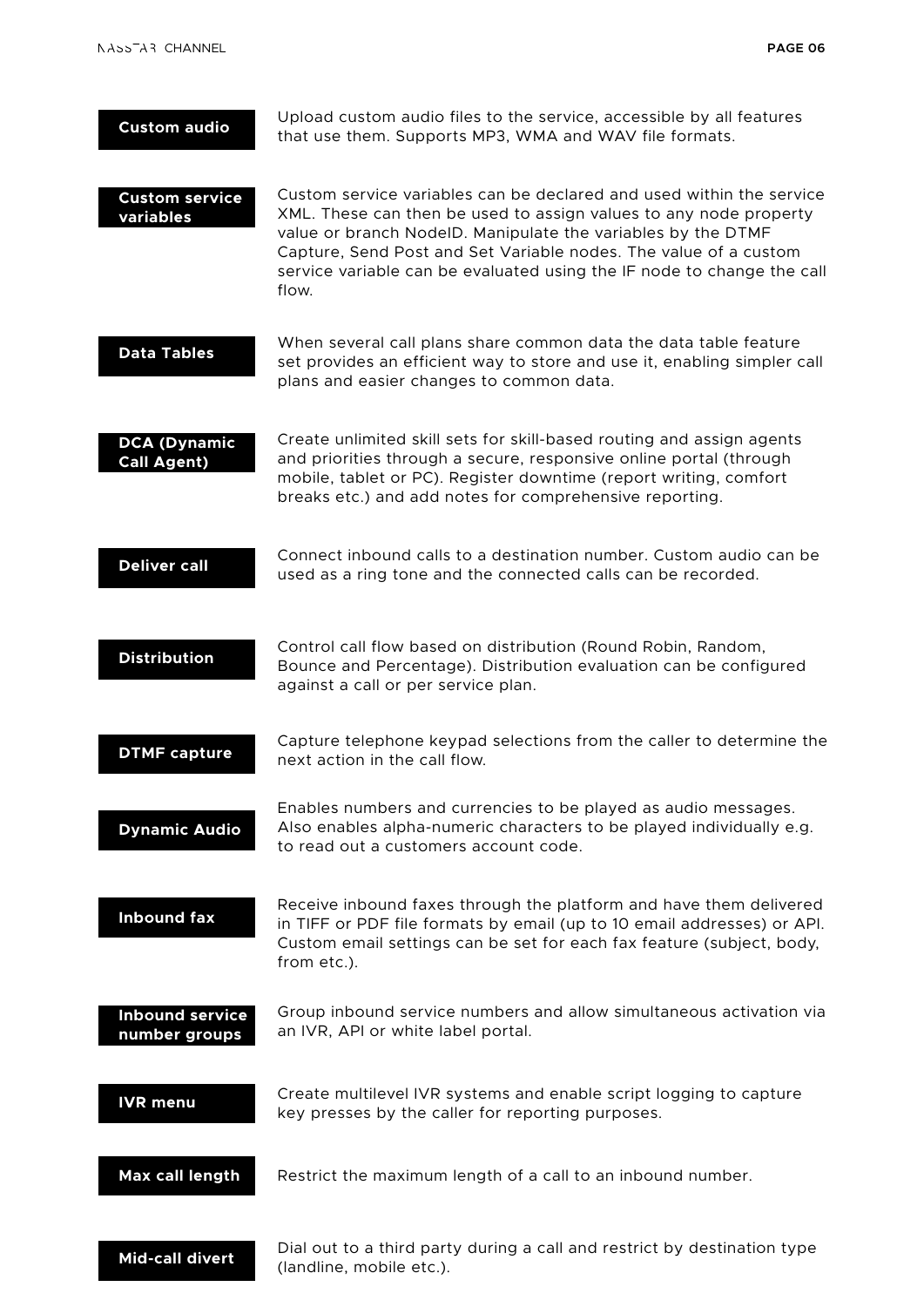| <b>Missed call</b><br>alerts | An email can be sent to up to 10 email addresses with custom<br>settings (subject, body, from etc.).                                                                                                                                                                                                                                                                                                                                                                                                                                                                            |
|------------------------------|---------------------------------------------------------------------------------------------------------------------------------------------------------------------------------------------------------------------------------------------------------------------------------------------------------------------------------------------------------------------------------------------------------------------------------------------------------------------------------------------------------------------------------------------------------------------------------|
| <b>Multi-outdial</b>         | Dial out to up to 7 destination numbers simultaneously and connect<br>to the first destination that answers. Connected calls can be<br>recorded.                                                                                                                                                                                                                                                                                                                                                                                                                                |
| <b>Outbound call</b>         | Outbound dialling with optional PIN protection. Set permissions for<br>call delivery types (landline, mobile, international etc.). Calls can be<br>recorded and default announcements can be tailored with customised<br>audio.                                                                                                                                                                                                                                                                                                                                                 |
| <b>Override CLI</b>          | Caller's presentation CLI can be replaced with the inbound service<br>number.                                                                                                                                                                                                                                                                                                                                                                                                                                                                                                   |
| Post call                    | Allows activity to continue on the call after either party has ended<br>the call e.g. perform a feedback survey.                                                                                                                                                                                                                                                                                                                                                                                                                                                                |
| <b>Queue</b>                 | Provides functionality for network-based call queuing. Connected<br>calls can be delivered to destinations based on a distribution<br>configuration (Round Robin, Random, Bounce, Percentage and First<br>Last Exit) and all calls can be recorded. Configure standard queue<br>settings (Max Calls, Max Queue Size, Queue Timeout, RNR Time Out),<br>on hold music (Classical, Easy Listening, Light Rock, Eighties, Pop)<br>and custom audio announcements. Call Distribution Evaluation can<br>be "call" or "service" based and queue dropout can be enabled when<br>needed. |
| <b>Record call</b>           | Record calls, choosing whether to record all or a percentage. Stop/<br>start or mute/unmute recording during a call using the phone keypad.<br>Completed recording audio files can be delivered in MP3, WMA or<br>WAV file format by email (up to 10 email addresses), FTP or both.<br>Custom email settings can be set for each record call function<br>(subject, body, from etc.).                                                                                                                                                                                            |
| <b>Restrict CLI</b>          | Caller's presentation CLI can be hidden (number withheld).                                                                                                                                                                                                                                                                                                                                                                                                                                                                                                                      |
| <b>Scheduled call</b>        | Enables calls to be generated from the platform to two parties and be<br>connected together.                                                                                                                                                                                                                                                                                                                                                                                                                                                                                    |
| <b>Send email</b>            | Send email messages within the call flow (up to 10 email addresses)<br>and customise each email node's settings (from, subject, body etc.).                                                                                                                                                                                                                                                                                                                                                                                                                                     |
| <b>Send post</b>             | Send HTTP posts within the call flow and construct query strings<br>using literal values, service variables and custom service variables.<br>Data returned from a send post action can be assigned to custom<br>service variables.                                                                                                                                                                                                                                                                                                                                              |
| <b>Speed dial</b>            | Used with Mid-call divert, create a pre-defined short code (by<br>assigning between 1 and 999999 digits) to transfer the call to another                                                                                                                                                                                                                                                                                                                                                                                                                                        |

party (i.e. agent transfer to line manager).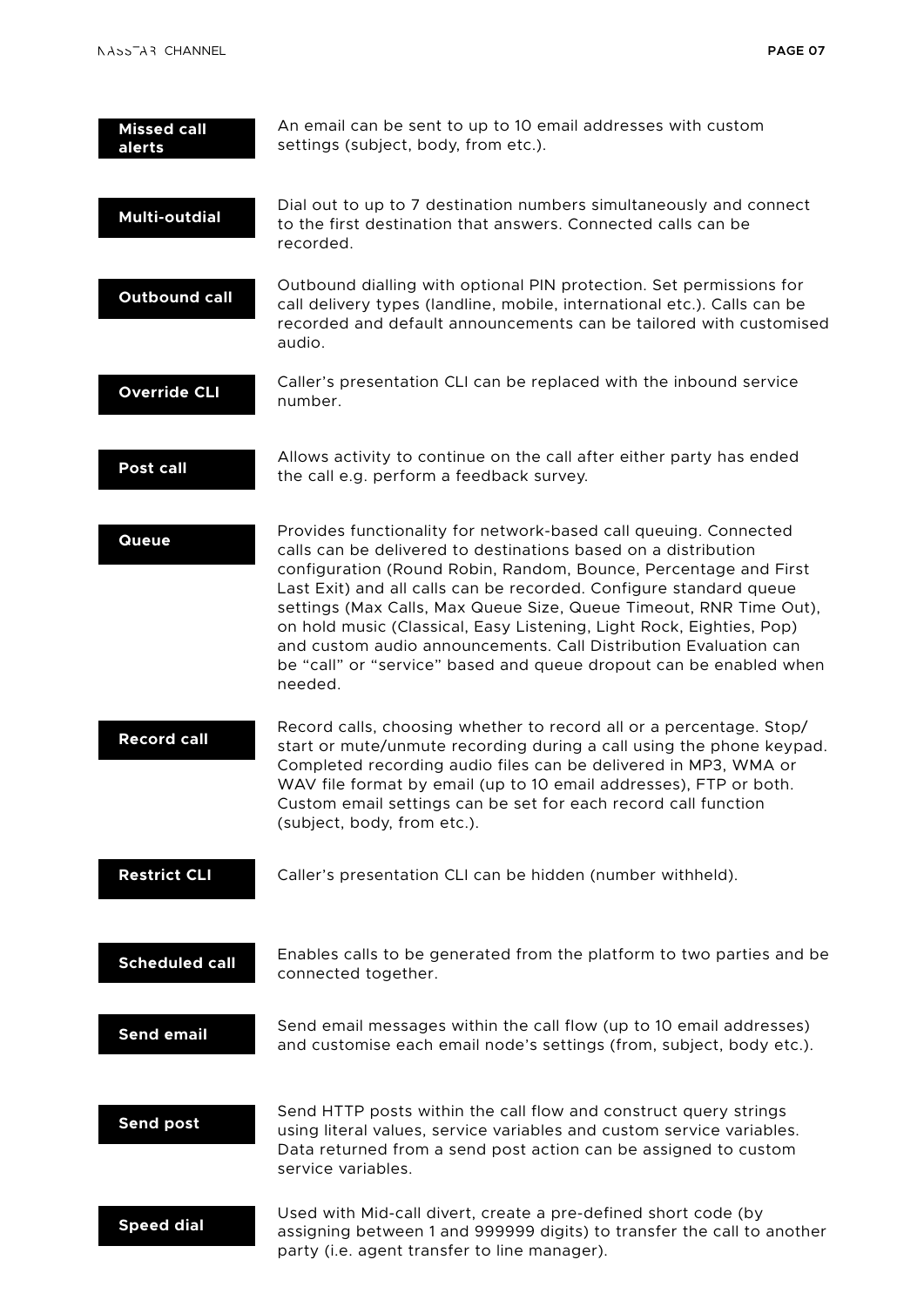#### **Time and date based routing**

Use a combination of time of day, date, date range, day of week, month, month range and special days (bank holidays etc.) parameters to influence call delivery.

#### **Voicemail**

Voicemail messages can be listened to in the portal or can be delivered as audio files in MP3, WMA or WAV format by email (up to 10 email addresses), IVR dial-in service or both. Custom email settings can be set for each voicemail used (subject, body, from etc.). Configure maximum duration, additional call flow after message and custom audio greetings.

# **OPTIONAL PCI FEATURE.**

If you're a business who takes payments over the phone, being PCI DSS compliant is essential. We make it easy with Agentpay as an optional add-on feature to your MaaS solution. Speak to your Account Manager to find out more.

# **REPORTING OPTIONS.**

MaaS offers reporting flexibility, with real-time statistics available through its dashboards, or access to historical statistics (either ad-hoc or scheduled reports) via the Pulse reporting engine.

### **REAL-TIME DASHBOARDS**

Create multiple dashboards of any size to display as much or as little data as required. Dashboards can be scaled to view on a large wallboard right down to a small mobile device. You can create and share dashboards with other users on your account and even let them edit the shared dashboard. The clone option allows you to create different variants of the same dashboard without having to start from scratch each time.

Our dashboards offer the following real-time data and information options:



**Live Total** A tile for displaying the total for a real-time call metric.



**Live Call Outcome** Display today's totals for Answered, Unanswered and

Engaged Calls.



**Message Board** Enables custom text, links, images and more, using Markdown syntax.



**Live Chart** A tile for displaying a chart for realtime call metrics.



#### **Live DCA Agent Status**

A tile for monitoring the status of agents within a DCA skill set.



# **Live Top Accounts**

Displays a list of top accounts based on total call minutes.